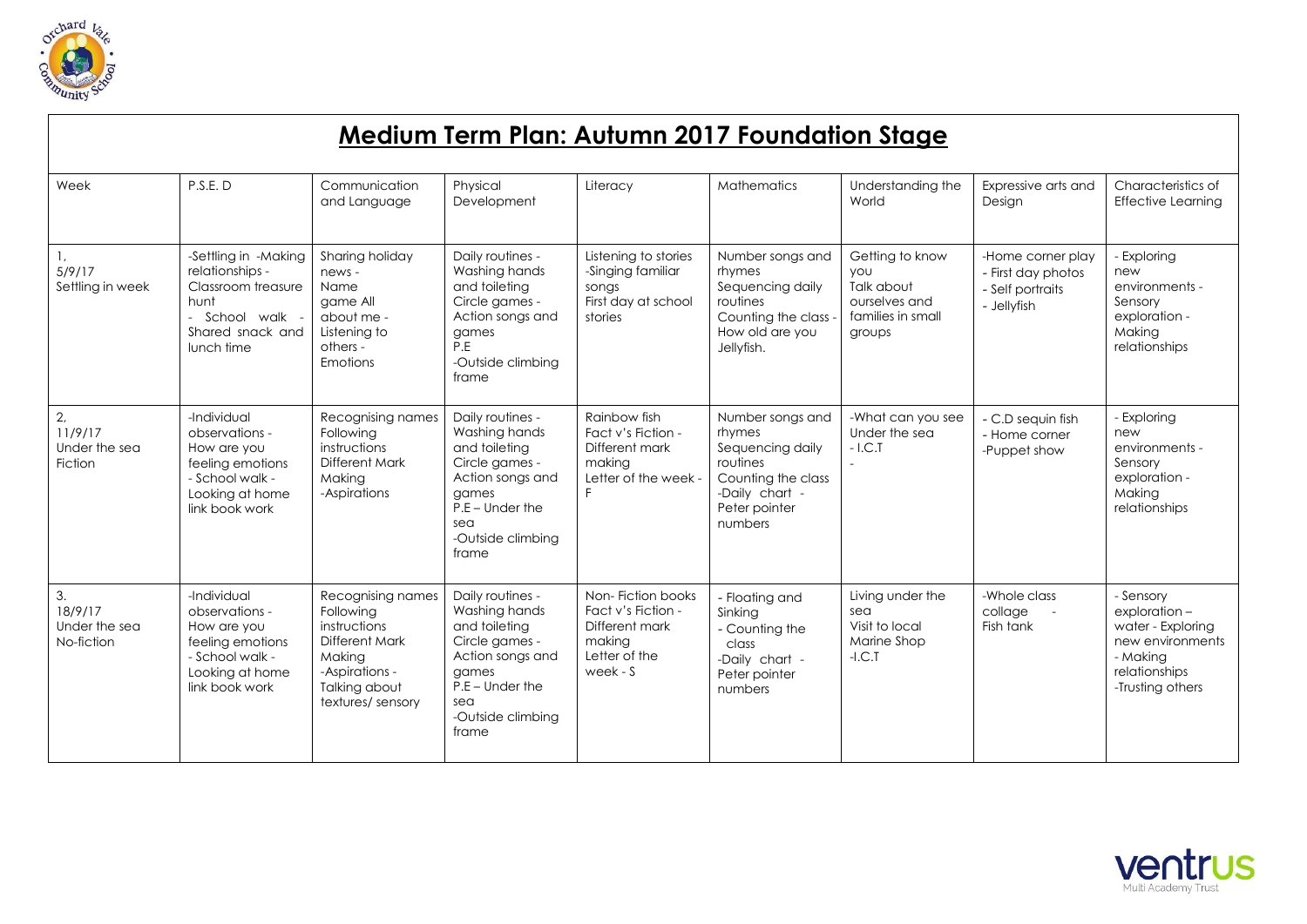

| 201N<br>4.<br>25/9/17<br>Elmer | -Respecting others<br>-Looking at<br>differences -My<br>favourite colour<br>is? -Making<br>relationships | -Elmer<br>-Letter of the week<br>sounds -<br>Environmental<br>sounds              | -Daily routines -<br>Washing hands<br>and toileting<br>Circle games -<br>Action songs and<br>games<br>P.E - Moving like<br>an Elephant -<br>Outside climbing<br>frame | -Listening to<br>stories-Puppet<br>show<br>-Role play -Letter<br>of the<br>$week - E$ | -Sizing<br>- Counting the<br>class<br>-Daily chart -<br>Peter pointer<br>numbers -<br>Number<br>footprints | - Where do<br>Elephants live<br>$-$ I.C.T<br>-Environmental<br>sounds | -Whole class<br>favourite colour<br>display | -Sensory<br>exploration - Gel<br>bags           |
|--------------------------------|----------------------------------------------------------------------------------------------------------|-----------------------------------------------------------------------------------|-----------------------------------------------------------------------------------------------------------------------------------------------------------------------|---------------------------------------------------------------------------------------|------------------------------------------------------------------------------------------------------------|-----------------------------------------------------------------------|---------------------------------------------|-------------------------------------------------|
| 5.<br>2/10/17<br>Elmer         | -Feelings<br>-Self-confidence/<br>Self-awareness<br>-Sharing games<br>- Role play<br>-Small world        | -Elmer<br>-Letter of the week<br>sounds -<br>Environmental<br>sounds              | -Daily routines -<br>Washing hands<br>and toileting<br>Circle games -<br>Action songs and<br>games<br>P.E - Moving like<br>an Elephant -<br>Outside climbing<br>frame | -Listening to<br>stories-Puppet<br>show<br>-Role play -Letter<br>of the<br>$week - C$ | Early addition<br>Number songs<br>Counting objects<br>Graphs                                               | -Elephant facts<br>- Small world                                      | -Movement to<br>music                       | - Sensory<br>exploration                        |
| 6.<br>10/10/16<br>Harvest      | -Helping others<br>-Working in teams<br>-Sharing games<br>- Role play<br>-Small world                    | -What is Harvest -<br>Letter of the week<br>- Harvest songs                       | -Daily routines -<br>Washing hands<br>and toileting<br>Circle games -<br>Action songs and<br>games<br>$P.E -$<br>-Outside climbing<br>frame                           | -Listening to<br>stories-Puppet<br>show<br>-Role play -Letter<br>of the<br>$week - H$ | Time<br>What changes can<br>you see<br>Number songs                                                        | What is Harvest?<br>Looking back in<br>time.                          | -Baking bread                               | - Cooking                                       |
| 7.<br>17/10/16<br>Autumn       | -Talking about<br>changes -<br>Sharing ideas<br>- Sharing news                                           | -Seasonal<br>changes-What<br>can you see<br>nature walk -Letter<br>of the<br>week | Daily routines -<br>Washing hands<br>and toileting<br>Circle games -<br>Action songs and<br>games<br>$P.E -$<br>-Outside climbing<br>frame                            | -Listening to<br>stories-Puppet<br>show<br>-Role play -Letter<br>of the<br>$week - B$ | Prepositions<br>Where is the leaf<br>Number songs                                                          | -Nature walk- what<br>can you see                                     | -Leaf rubbing                               | -Nature walk -<br>Exploring new<br>environments |

**Half Term**